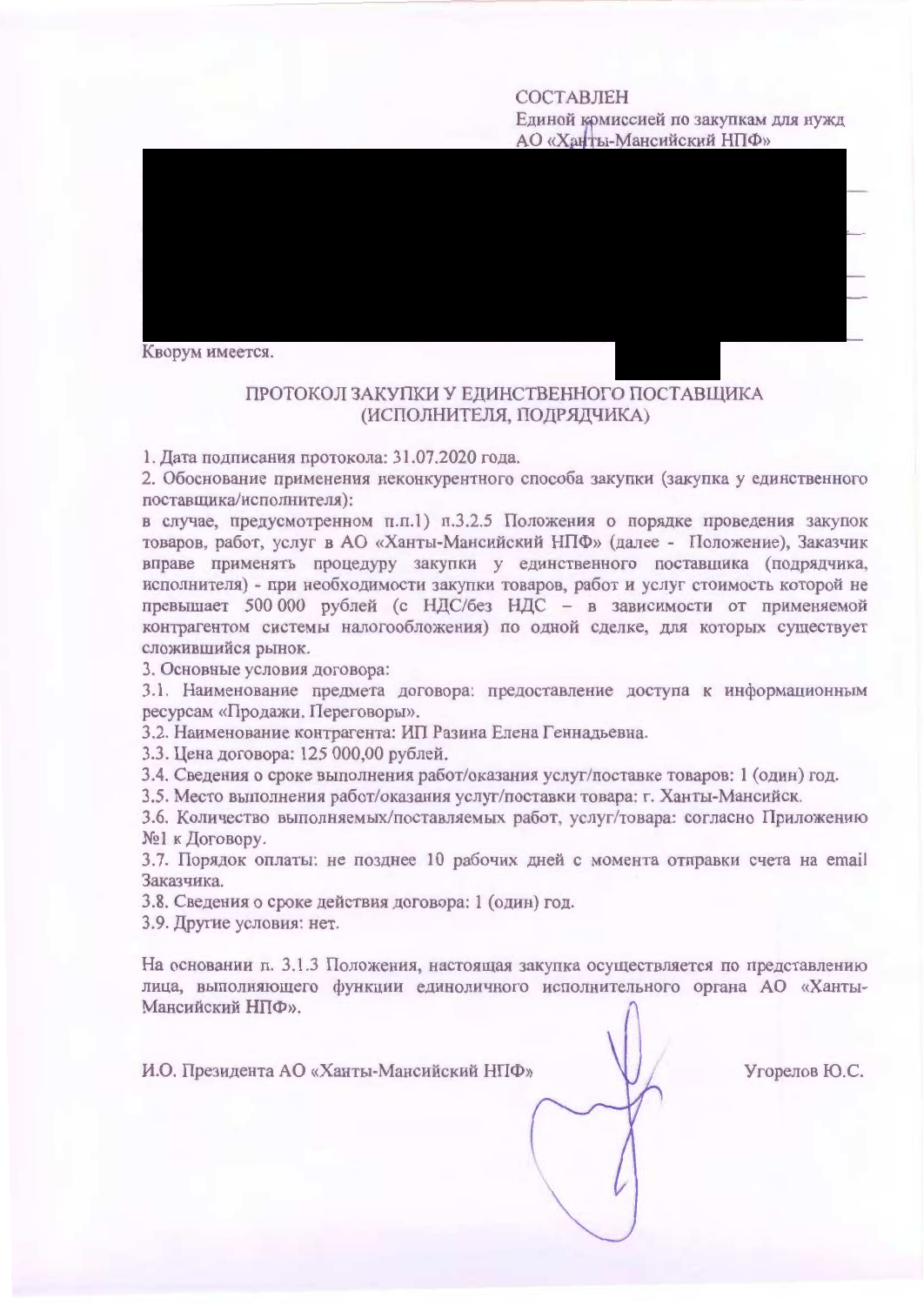COCTARIEH

Единой комиссией по закупкам для нужд АО «Ханты-Мансийский НПФ»



### ПРОТОКОЛ ЗАКУПКИ У ЕЛИНСТВЕННОГО ПОСТАВШИКА (ИСПОЛНИТЕЛЯ, ПОЛРЯЛЧИКА)

1. Дата подписания протокола: 31.07.2020 года.

2. Обоснование применения неконкурентного способа закупки (закупка у единственного поставшика/исполнителя):

в случае, предусмотренном п.п.1) п.3.2.5 Положения о порядке проведения закупок товаров, работ, услуг в АО «Ханты-Мансийский НПФ» (далее - Положение), Заказчик вправе применять процедуру закупки у единственного поставшика (подрядчика, исполнителя) - при необходимости закупки товаров, работ и услуг стоимость которой не превышает 500 000 рублей (с НДС/без НДС - в зависимости от применяемой контрагентом системы налогообложения) по одной сделке, для которых существует сложившийся рынок.

3. Основные условия договора:

3.1. Наименование предмета договора: отраслевое информационно-технологическое сопровождение.

3.2. Наименование контрагента: ООО «Ортикон - ИТ Интегратор».

3.3. Цена договора: 408 020,00 рублей.

3.4. Сведения о сроке выполнения работ/оказания услуг/поставке товаров: 30.06.2021.

3.5. Место выполнения работ/оказания услуг/поставки товара: г. Ханты-Мансийск.

3.6. Количество выполняемых/поставляемых работ, услуг/товара: согласно Приложению №1 к Договору.

3.7. Порядок оплаты: согласно разделу 4 Договора

3.8. Сведения о сроке действия договора: 30.06.2021.

3.9. Другие условия: нет.

На основании п. 3.1.3 Положения, настоящая закупка осуществляется по представлению лица, выполняющего функции единоличного исполнительного органа АО «Ханты-Мансийский НПФ».

И.О. Президента АО «Ханты-Мансийский НПФ»

 $V$ ronegon  $FO$  $C$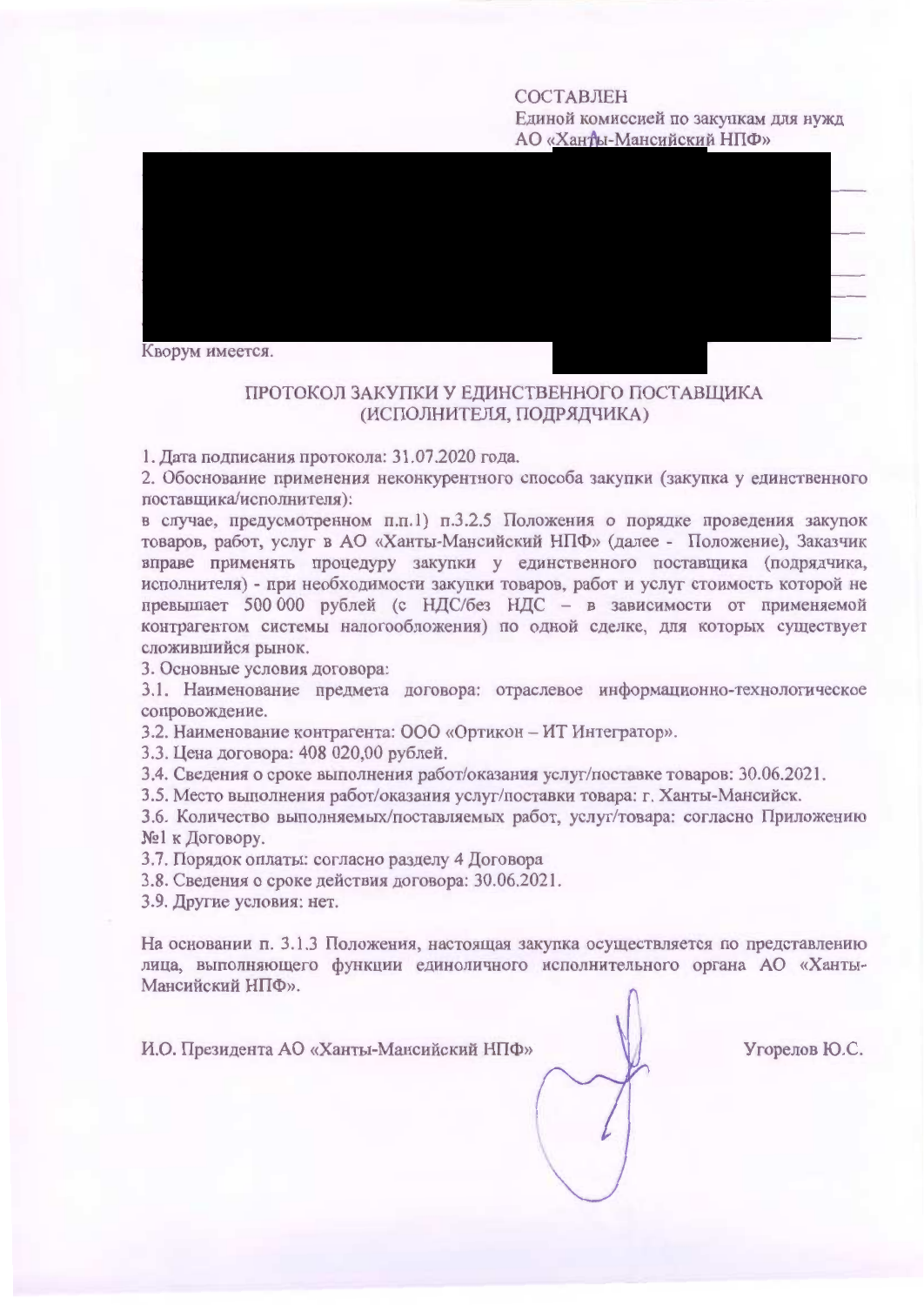#### **COCTARTEH**

Елиной комиссией по закупкам лля нужл АО «Ханты-Мансийский НПФ»



# ПРОТОКОЛ ЗАКУПКИ У ЕЛИНСТВЕННОГО ПОСТАВШИКА (ИСПОЛНИТЕЛЯ, ПОДРЯДЧИКА)

1. Дата подписания протокола: 31.07.2020 года.

2. Обоснование применения неконкурентного способа закупки (закупка у елинственного поставшика/исполнителя):

в случае, предусмотренном п.п.1) п.3.2.5 Положения о порядке проведения закупок товаров, работ, услуг в АО «Ханты-Мансийский НПФ» (далее - Положение), Заказчик вправе применять процедуру закупки у единственного поставщика (подрядчика, исполнителя) - при необходимости закупки товаров, работ и услуг стоимость которой не превышает 500 000 рублей (с НДС/без НДС - в зависимости от применяемой контрагентом системы налогообложения) по олной слелке, для которых существует сложившийся рынок.

3. Основные условия договора:

3.1. Наименование предмета договора: работы по обновлению Приложений «ХМНПФ -Личный кабинет (Android)».

3.2. Наименование контрагента: ИП Березин Андрей Сергеевич.

3.3. Цена договора: 460 000,00 рублей.

3.4. Сведения о сроке выполнения работ/оказания услуг/поставке товаров: согласно Технического задания - Приложение №1 к Логовору.

3.5. Место выполнения работ/оказания услуг/поставки товара: г. Ханты-Мансийск.

3.6. Количество выполняемых/поставляемых работ, услуг/товара: согласно Технического задания - Приложение №1 к Договору.

3.7. Порядок оплаты: согласно разделу 5 Договора

3.8. Сведения о сроке действия договора: до полного исполнения Сторонами своих обязательств по Договору.

3.9. Другие условия: нет.

На основании п. 3.1.3 Положения, настоящая закупка осуществляется по представлению лица, выполняющего функции единоличного исполнительного органа АО «Ханты-Мансийский НПФ».

И.О. Президента АО «Ханты-Мансийский НПФ»

Угорелов Ю.С.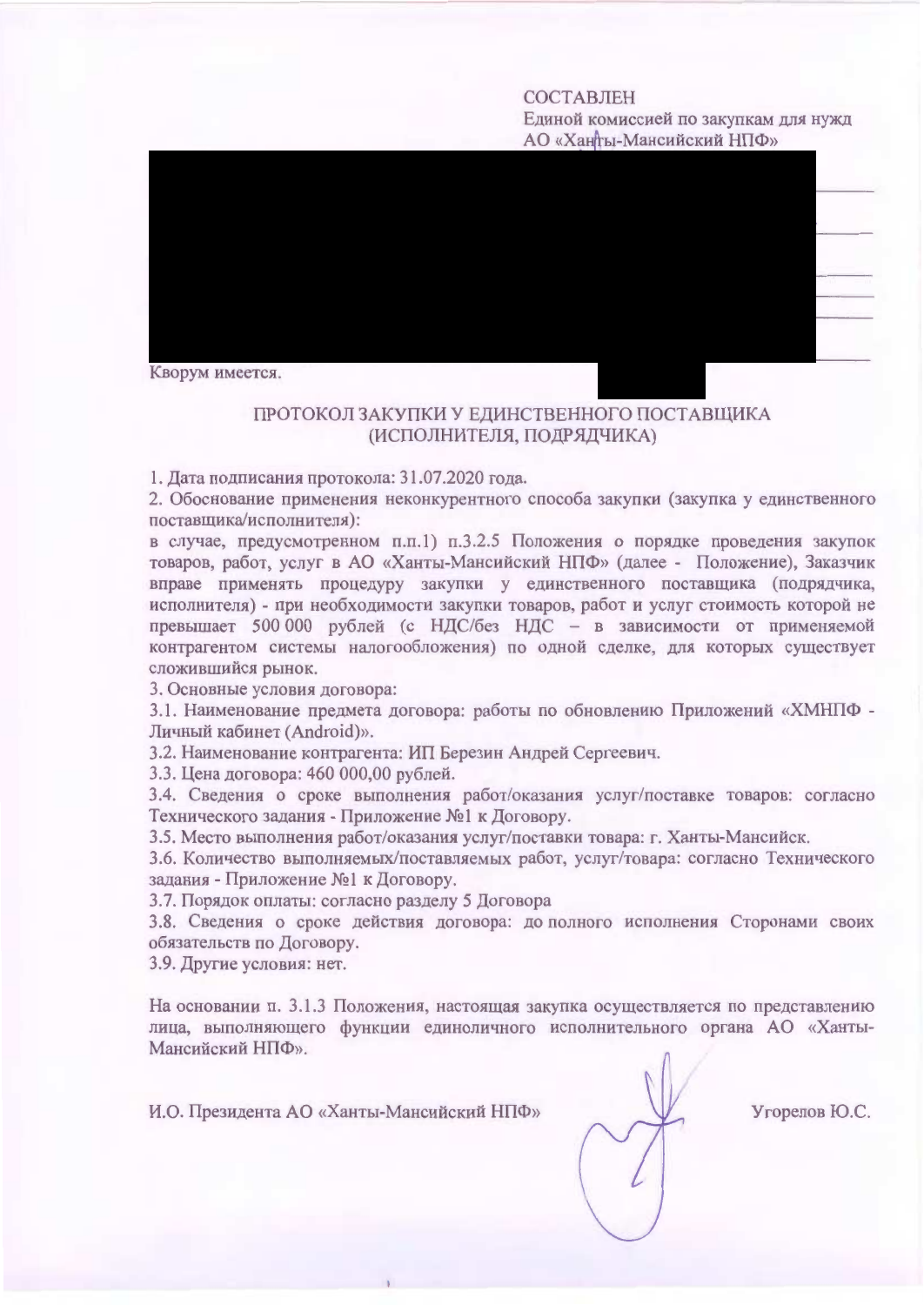### СОСТАВЛЕН

Единой комиссией по закупкам для нужд АО «Ханты-Мансийский НПФ»



### ПРОТОКОЛ ЗАКУПКИ У ЕДИНСТВЕННОГО ПОСТАВЩИКА (ИСПОЛНИТЕЛЯ, ПОДРЯДЧИКА)

1. Дата подписания протокола: 31.07.2020 года.

2. Обоснование применения неконкурентного способа закупки (закупка у единственного поставщика/исполнителя):

в случае, предусмотренном п.п.1) п.3.2.5 Положения о порядке проведения закупок товаров, работ, услуг в АО «Ханты-Мансийский НПФ» (далее - Положение), Заказчик вправе применять процедуру закупки у единственного поставщика (подрядчика, исполнителя) - при необходимости закупки товаров, работ и услуг стоимость которой не превышает 500 000 рублей (с НДС/без НДС - в зависимости от применяемой контрагентом системы налогообложения) по одной сделке, для которых существует сложившийся рынок.

3. Основные условия договора:

3.1. Наименование предмета договора: работы по доработке web-сайта AO «Ханты-Мансийский НПФ».

3.2. Наименование контрагента: Индивидуальный предприниматель Соловьев Денис Александрович.

3.3. Цена договора: 443 400,00 рублей.

3.4. Сведения о сроке выполнения работ/оказания услуг/поставке товаров: 17.08.2020.

3.5. Место выполнения работ/оказания услуг/поставки товара: г. Ханты-Мансийск.

3.6. Количество выполняемых/поставляемых работ, услуг/товара: согласно Техническому заданию - Приложение №1 к Договору.

3.7. Порядок оплаты: согласно Техническому заданию - Приложение №1 к Договору.

3.8. Сведения о сроке действия договора: до полного исполнения Сторонами обязательств. 3.9. Другие условия: нет.

На основании п. 3.1.3 Положения, настоящая закупка осуществляется по представлению лица, выполняющего функции единоличного исполнительного органа АО «Ханты-Мансийский НПФ».

И.О. Президента АО «Ханты-Мансийский НПФ»

Угорелов Ю.С.